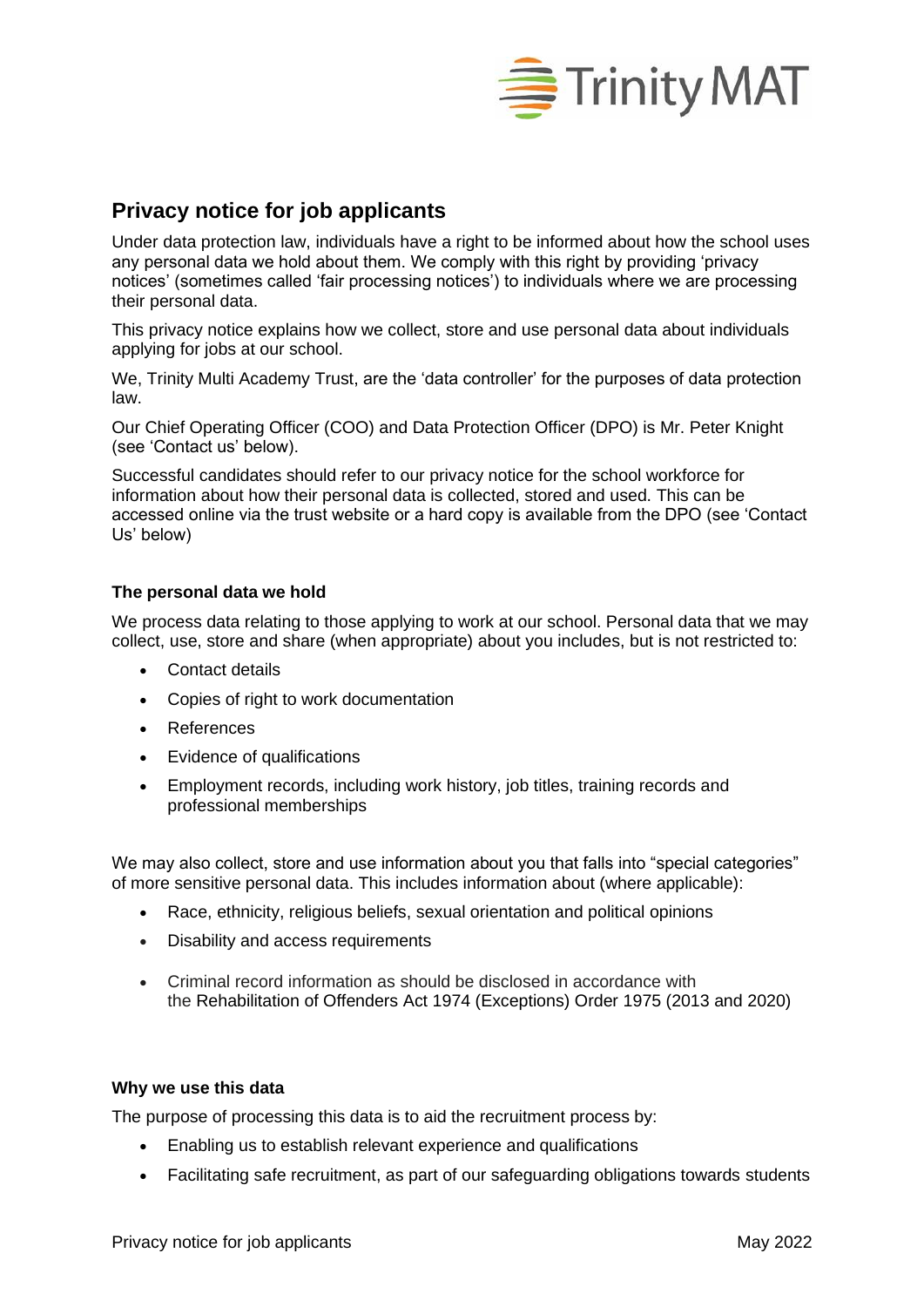- Enabling equalities monitoring
- Ensuring that appropriate access arrangements can be provided for candidates that require them

## **Our lawful basis for using this data**

We only collect and use personal information about you when the law allows us to. Most commonly, we use it where we need to:

- Comply with a legal obligation
- Carry out a task in the public interest

Less commonly, we may also use personal information about you where:

- You have given us consent to use it in a certain way
- We need to protect your vital interests (or someone else's interests)

Where you have provided us with consent to use your data, you may withdraw this consent at any time. We will make this clear when requesting your consent, and explain how you go about withdrawing consent if you wish to do so.

Some of the reasons listed above for collecting and using personal information about you overlap, and there may be several grounds which justify the school's use of your data.

## **Collecting this information**

While the majority of the information we collect from you is mandatory, there is some information that you can choose whether or not to provide to us.

Whenever we seek to collect information from you, we make it clear whether you must provide this information (and if so, what the possible consequences are of not complying), or whether you have a choice.

## **How we store this data**

Personal data we collect as part of the job application process is stored in line with our Records Management Policy.

When it is no longer required, we will delete your information in accordance with our Records Management Policy. This is available online from the trust website or from the DPO in hard copy (see 'Contact Us' below)

## **Data sharing**

We do not share information about you with any third party without your consent unless the law and our policies allow us to do so.

Where it is legally required, or necessary (and it complies with data protection law), we may share personal information about you with:

• Our local authority – to meet our legal duties to share certain information with it, such as safeguarding concerns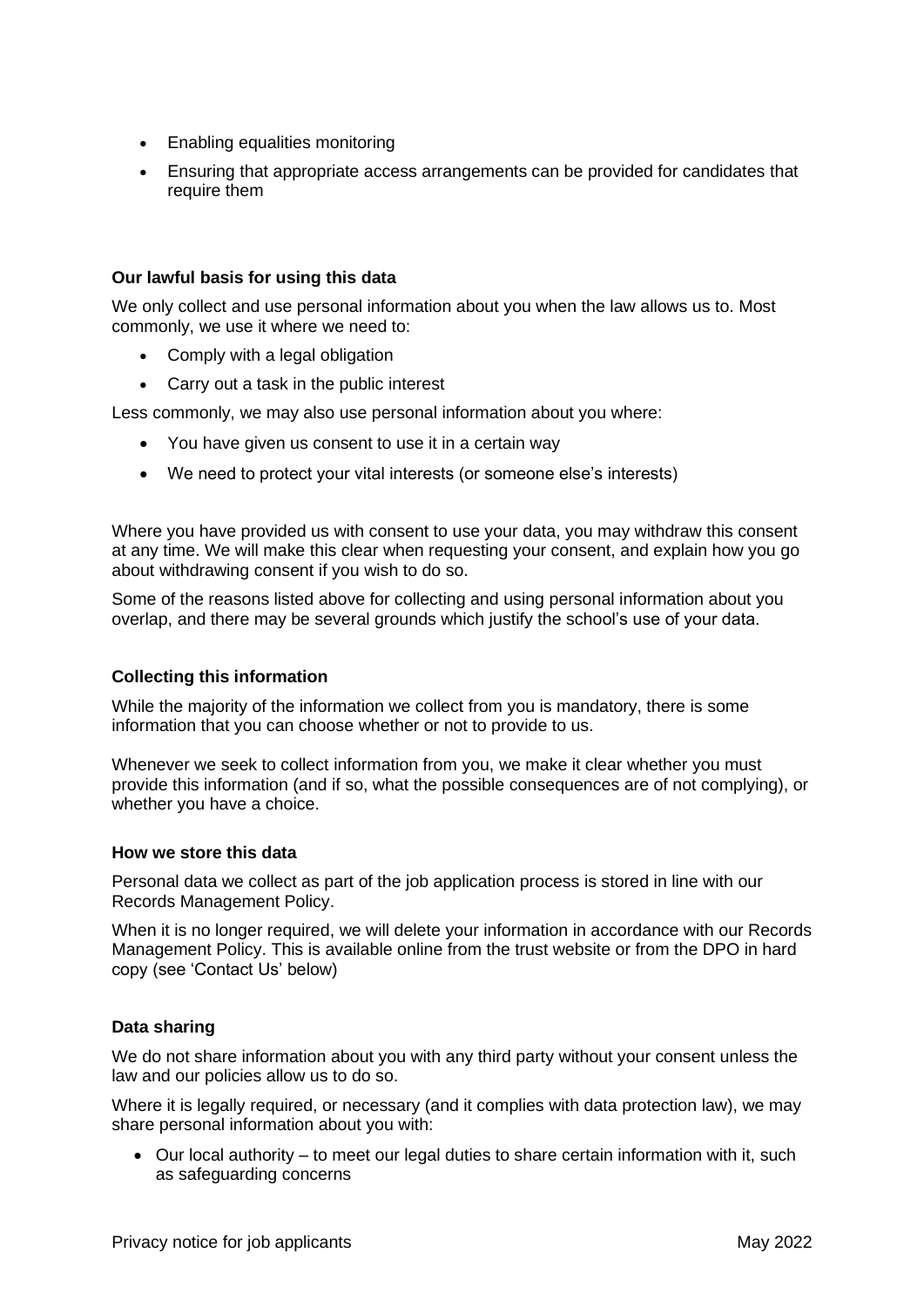- Suppliers and service providers to enable them to provide the service we have contracted them for, such as HR and recruitment support
- Professional advisers and consultants to comply with entitlements and assist with claims
- Employment and recruitment agencies as necessary in the performance of contracts with them

## **Transferring data internationally**

Where we transfer personal data to a country or territory outside the European Economic Area, we will do so in accordance with data protection law.

## **Your rights**

#### **How to access the personal information we hold about you**

Individuals have a right to make a 'subject access request' to gain access to personal information that the school holds about them.

If you make a subject access request, and if we do hold information about you, we will:

- Give you a description of it
- Tell you why we are holding and processing it, and how long we will keep it for
- Explain where we got it from, if not from you
- Tell you who it has been, or will be, shared with
- Let you know whether any automated decision-making is being applied to the data, and any consequences of this
- Give you a copy of the information in an intelligible form

You may also have a right for your personal information to be transmitted electronically to another organisation in certain circumstances.

If you would like to make a request, please contact our Data Protection Officer.

## **Your other rights regarding your data**

Under data protection law, individuals have certain rights regarding how their personal data is used and kept safe. You have the right to:

- Object to the use of your personal data if it would cause, or is causing, damage or distress
- Prevent your data being used to send direct marketing
- Object to the use of your personal data for decisions being taken by automated means (by a computer or machine, rather than a person)
- In certain circumstances, have inaccurate personal data corrected, deleted or destroyed, or restrict processing
- Claim compensation for damages caused by a breach of the data protection regulations

To exercise any of these rights, please contact our Data Protection Officer.